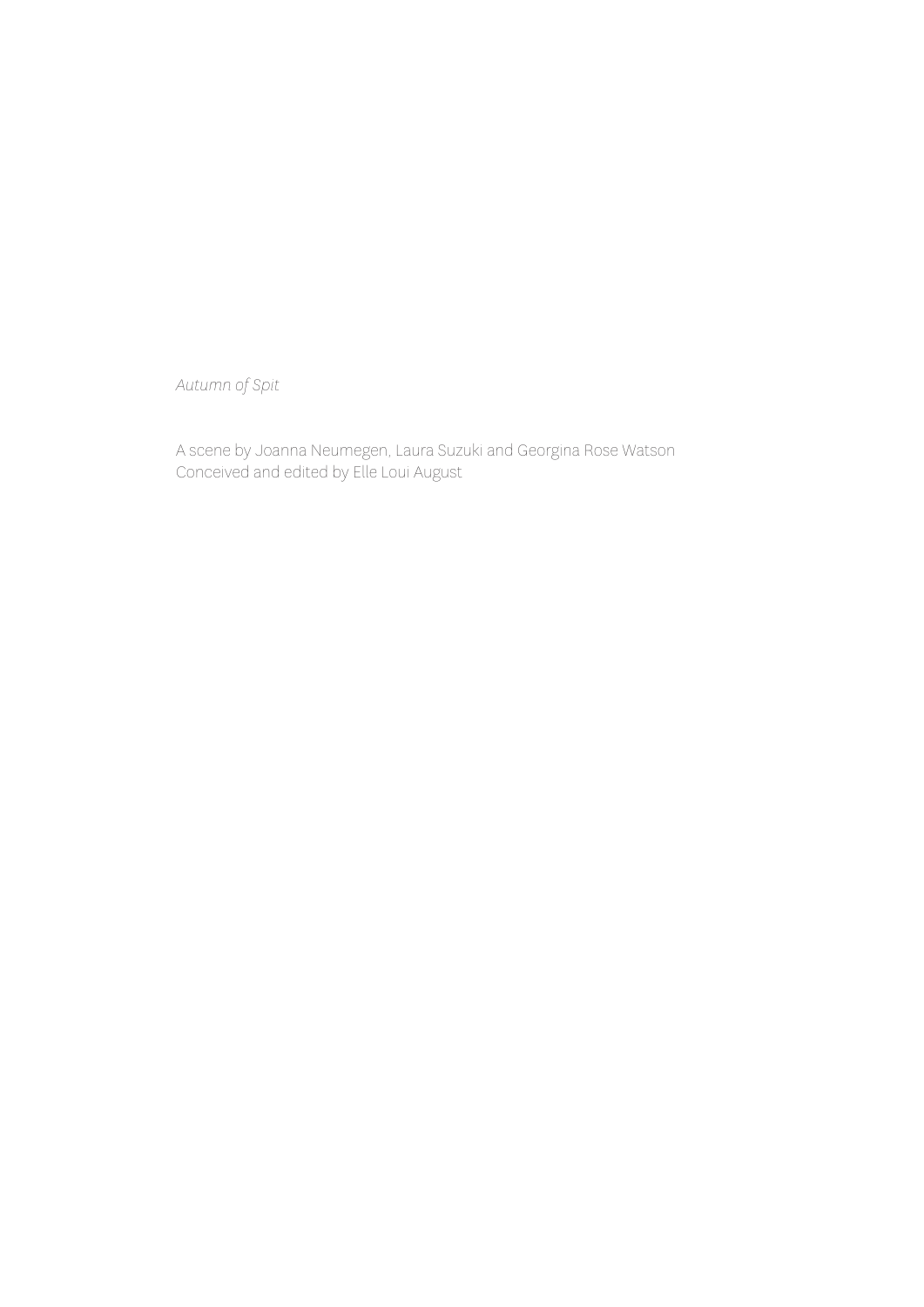*(/sacks tissue/antibiotic//backpacks/bruise/wet/weeds/waif//betel/news/leather/ / score/bites/ nebulas /ankle/notes/hands/saliva//lever//milk//marks/tongue)*

focus your attention on me I want to be held in your gaze in its capacity

not to be forgotten again.

I want to make a deep impression

my absence is a lesson to you

*I have never felt more alone,* but I *have* felt this ugly before*.*  picking spiders off logs before putting them in the fire the light wavering in my still standing body.

I came to them in a cry that broke the silence of dreams

*no break, no revolution, no outside. only leathery petals and fingers pushing through fence lines, numbered gardens and greasy cardboard, everything frayed or cut at the hems, ink bleeding onto shoes, skin, phrases scratched onto forearms,*  the world slipping away like oil.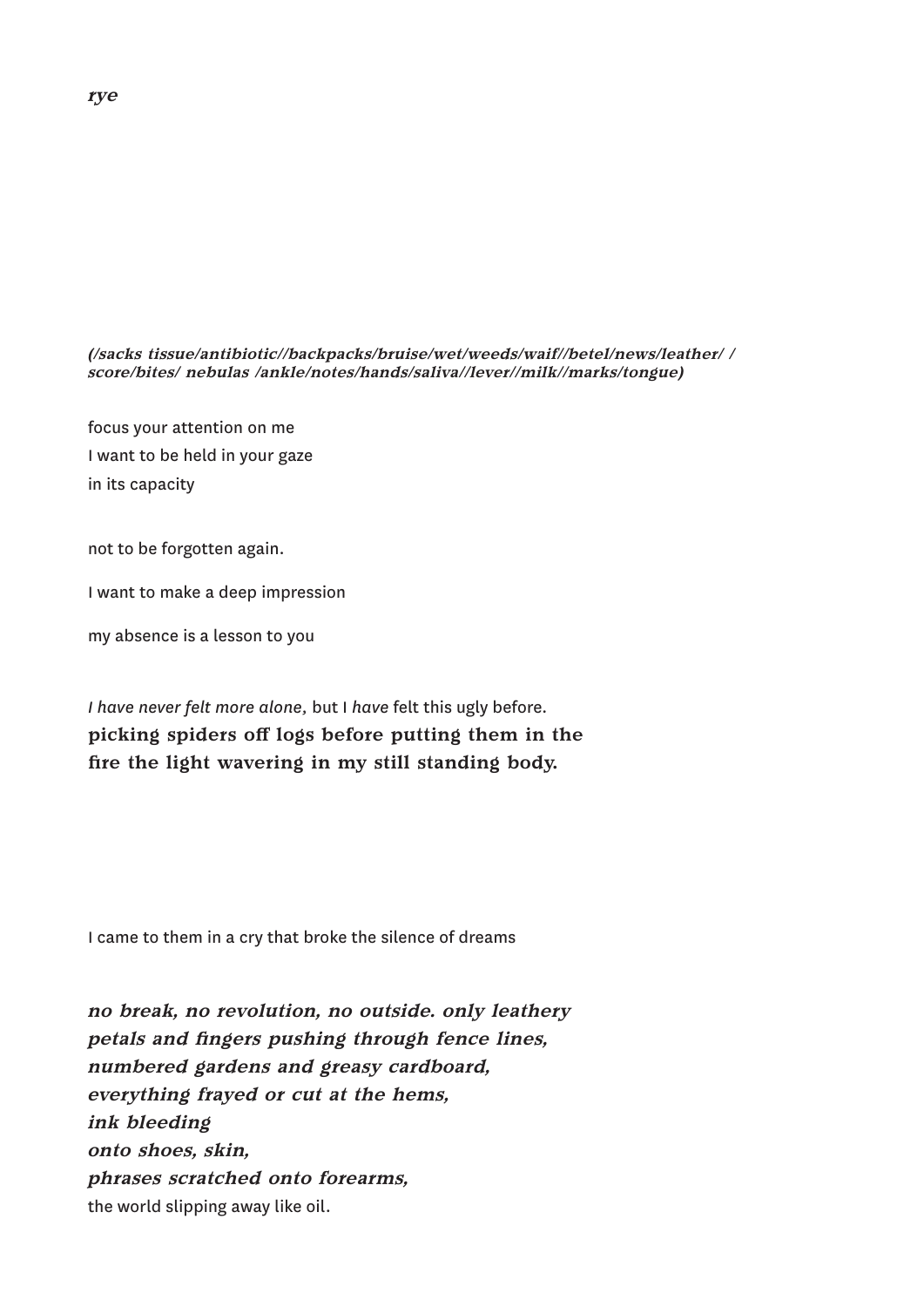*Materials, subjects, amass, accumulate,*

*exceed.*

*Spill in an unspoken layer of expectation*

*Their* slim legs just behind mine

*we are putting things in our pockets, we are sprinting exhilarated past flattened cans that shine like roadside beacons, running across the slightly slanted streets,* 

*across the tilted world and as we run we are tripping on all this, on the pavements, the buildings, on this world as it is.* 

I can't bear to leave you I' m impaired impulsive

i'm scarred

i will forget *this effort*

this twilight rose, its thorn becoming silver, the stench of fuzzy black graffiti everywhere. pulp, shelled in musty skins

i am a winter wood on my insides eating my way through summers light into autumn

I am scarred

The rain made a door for me and I went through it

my enemies crumple. I lie in the bed of their identities